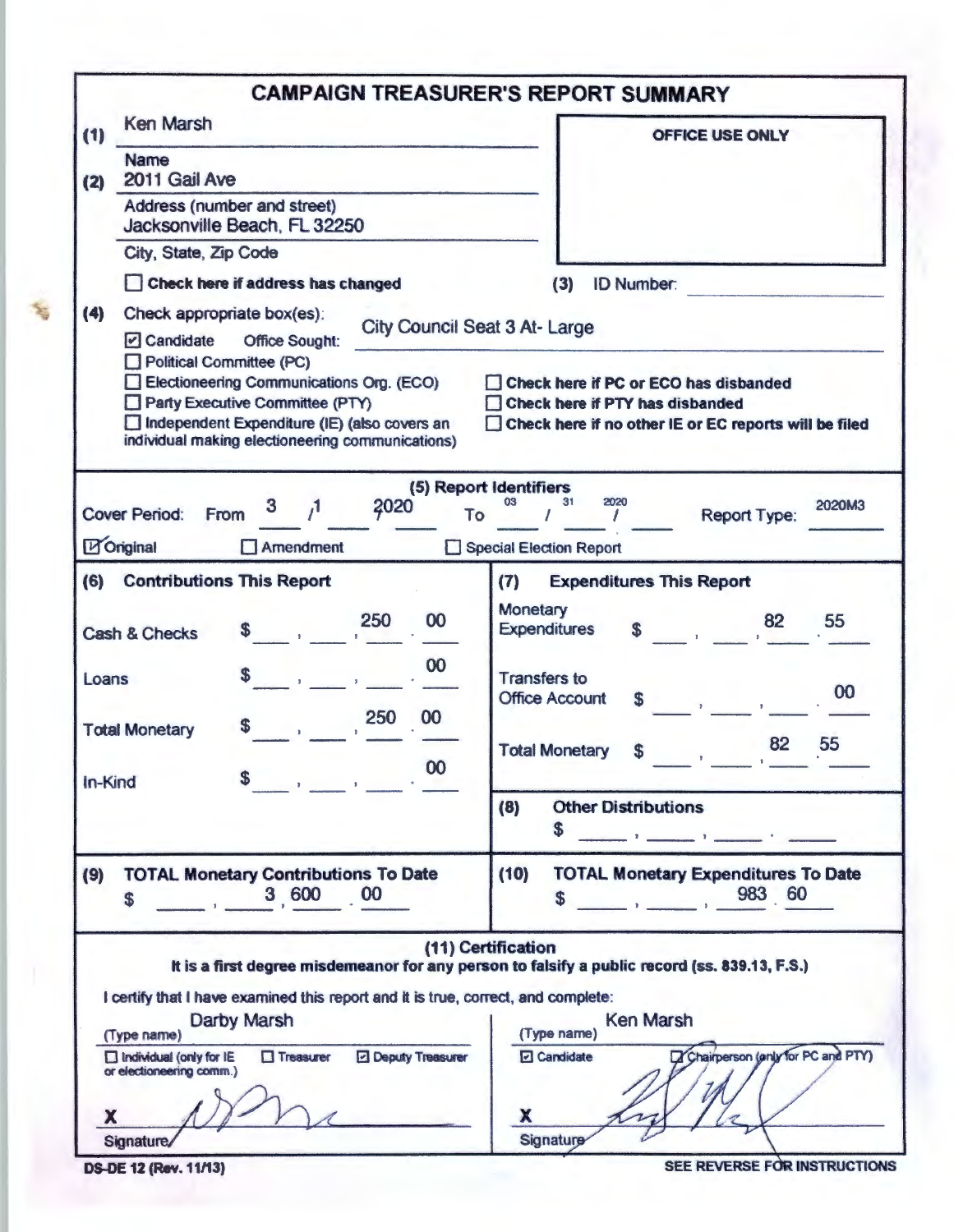## CAMPAIGN TREASURER'S REPORT - ITEMIZED CONTRIBUTIONS

| $(1)$ Name                                             | Ken Marsh<br>(2) 1.D. Number                                                                                     |                |                                  |                                    |                                |                          |                |  |  |  |
|--------------------------------------------------------|------------------------------------------------------------------------------------------------------------------|----------------|----------------------------------|------------------------------------|--------------------------------|--------------------------|----------------|--|--|--|
|                                                        | 03<br>01<br>2020                                                                                                 | $\overline{a}$ | 03                               | 31 2020                            |                                | 1                        | $\mathbf{1}$   |  |  |  |
|                                                        | (3) Cover Period ___ / ___ / ___ through __ / ___ / __ (4) Page __ of __                                         |                |                                  |                                    |                                |                          |                |  |  |  |
| (5)<br>Date<br>(6)<br>Sequence<br>Number               | (7)<br><b>Full Name</b><br>(Last, Suffix, First, Middle)<br><b>Street Address &amp;</b><br>City, State, Zip Code | Type           | (8)<br>Contributor<br>Occupation | (9)<br>Contribution<br><b>Type</b> | (10)<br>In-kind<br>Description | (11)<br><b>Amendment</b> | (12)<br>Amount |  |  |  |
| $\overline{3}$<br>07 2020<br>$\sqrt{1}$<br>$\mathbf 1$ | Gaylord Candler<br>507 16th St So<br>Jacksonville Beach<br>F1 32250                                              | I              | Professor                        | <b>CAS</b>                         |                                |                          | 250.00         |  |  |  |
| $\sqrt{2}$<br>$\prime$                                 |                                                                                                                  |                |                                  |                                    |                                |                          |                |  |  |  |
| $\sqrt{2}$                                             |                                                                                                                  |                |                                  |                                    |                                |                          |                |  |  |  |
| $\prime$<br>$\prime$                                   |                                                                                                                  |                |                                  |                                    |                                |                          |                |  |  |  |
| $\prime$                                               |                                                                                                                  |                |                                  |                                    |                                |                          |                |  |  |  |
|                                                        |                                                                                                                  |                |                                  |                                    |                                |                          |                |  |  |  |
|                                                        |                                                                                                                  |                |                                  |                                    |                                |                          |                |  |  |  |

OS.OE 13 (Rev. 11/13) SEE REVERSE FOR INSTRUCTIONS AND CODE VALUES